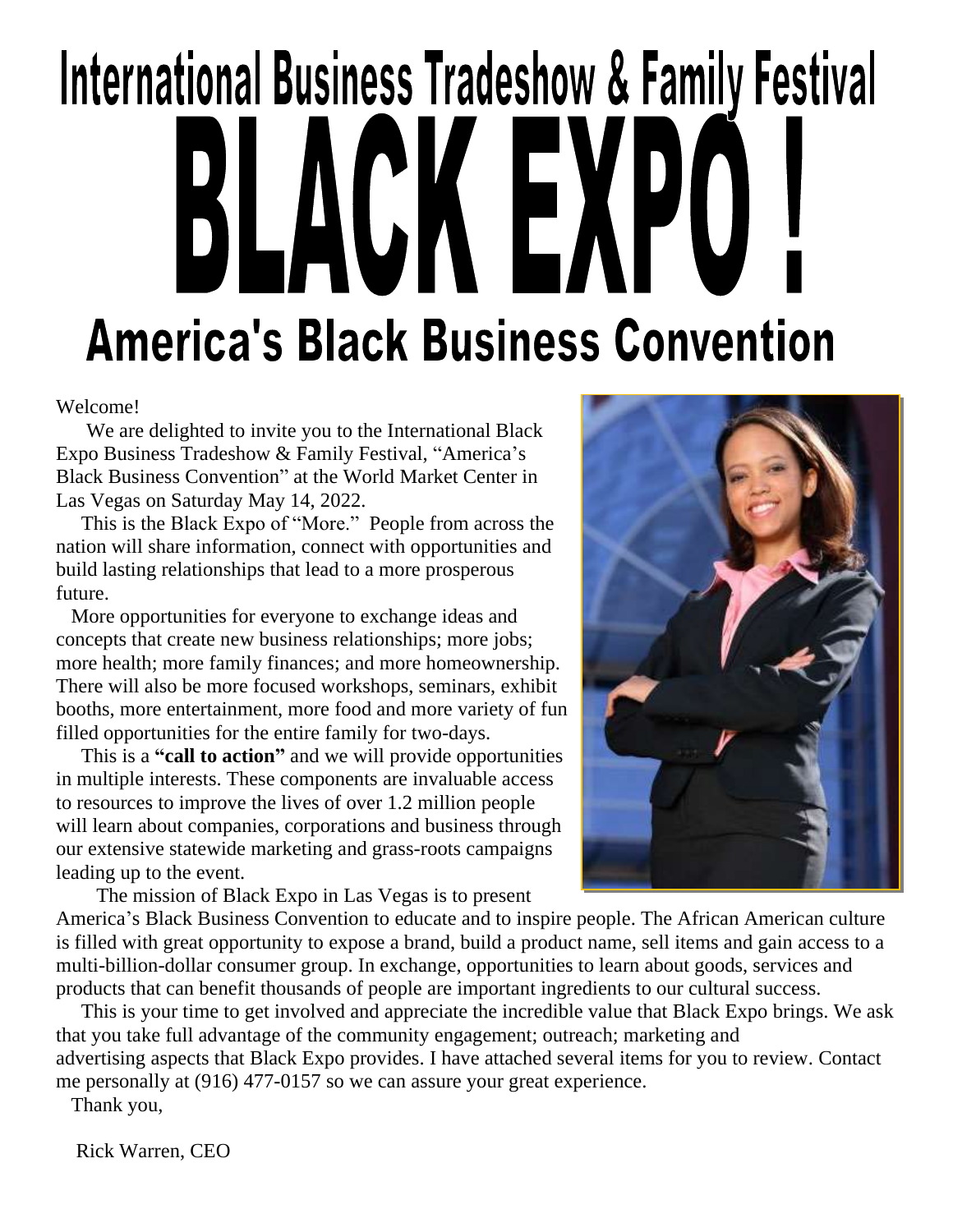



### **When It Comes To " MORE" Opportunity… You Gotta' Come To The Black Expo With More To Offer**

### **The Black Expo. The Expo With "More"**

This Is When Thousands And Thousands Of People Convene To Find Information, Discover New Opportunities; Explore Valuable Assets Of A Culture; Begin Business Relations And Enjoy Fun In A Family Atmosphere. Black Expo Events Are Held All Over The Nation In Most Big Cities, And Black Expo Is A Compilation Of All The Opportunities A Black Expo With More.

### **Black Expo Brings More Customers**

Take Advantage Of Fast Paced Marketing Campaigns That Highlight Any Businesses Seeking To Reach The Number Ethnic Consumer In The Nation

### **With More Opportunities At Black Expo The Resources Are Endless**

Take Black Expo Home With Our "Black Expo @Home" DVD

Look At Our Special Attractions

- The Minorities 'N' Real Estate Expo
	- Our Health & Wealth Pavilion
		- The Annual Education Expo
	- 'It's A Small Business World"

### **Mix Business With Fun At The Black Expo**

- Fashion Shows
	- **VIP Receptions**
- Major Headliner Concerts
- The African American Village
- The Family's Reunion (reserve your area)
	- Free Expo Dollars Buy From Vendors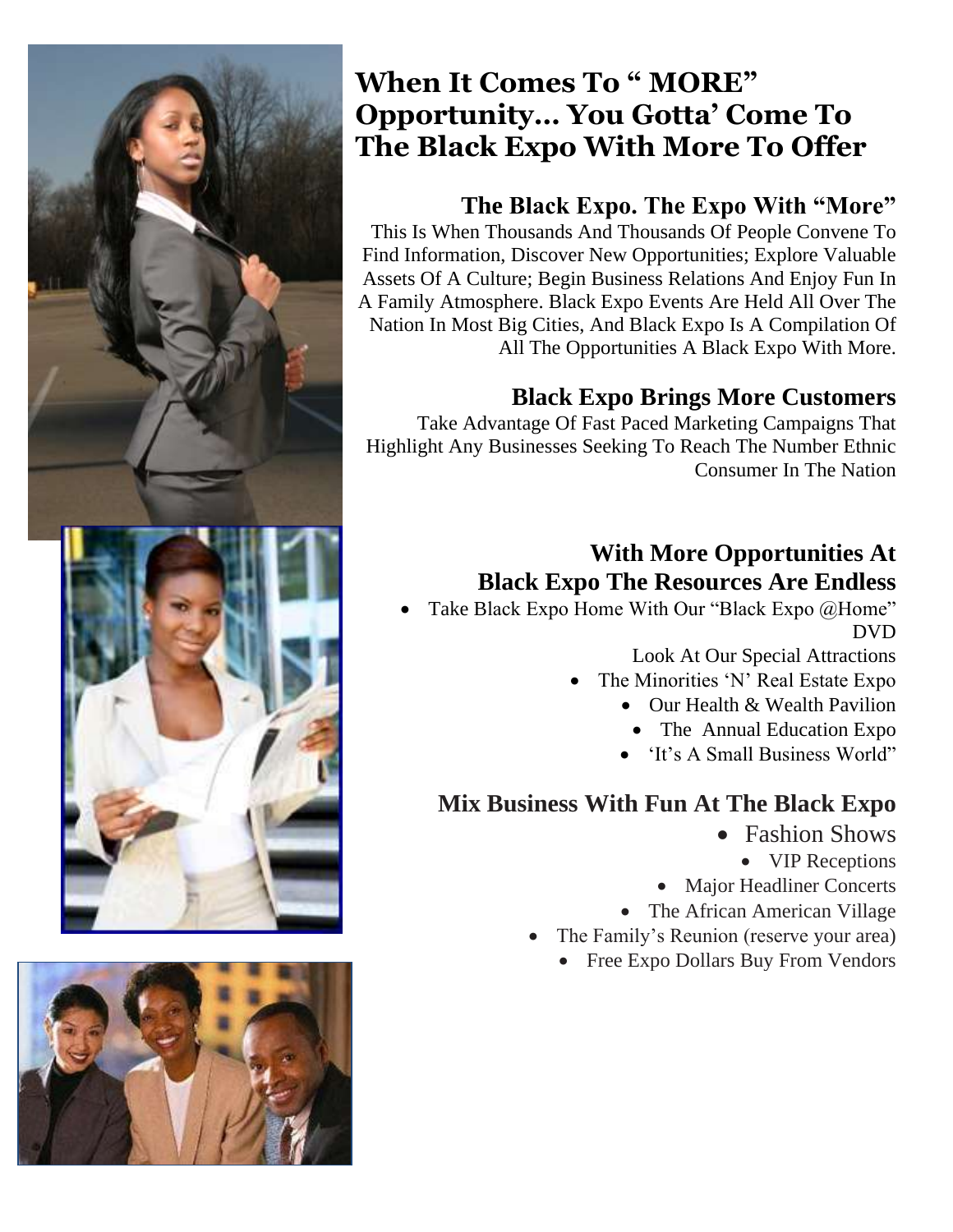# "IMMEDIATE IMPACT MARKETING"

### A Successful Strategy To Build Community Alliances And News Opportunities

When you participate in special events, programs or advertise in specialty publications you are taking advantage of all the facets of "Immediate Impact Marketing." By incorporating this tool in your marketing, advertising and planning strategy you will take your business to new levels of success. Here is how we will assist you with your Immediate Impact Marketing plan.

### • **Stay Community Engaged**

It is essential that you have a strong, visible presence within the community-based market that you serve, or wish to impact. For instance, community outreach type of programs and activities will place you right in front of thousands of potential new clients and customers so that you or your representatives can immediately make a good impression. This is a brilliant cost effective tool to bring you valuable exposure and a positive return on your investment.





### • **Establish Public Appeal**

What the public's impression is in regards to

your goods, products and services will have a definite effect on your results. Immediate Impact Marketing at special events and programs allows you to present your message as only you can. You can utilize these events to tell your story best. Without a positive perception you may suffer the consequences of your clients and customers telling the story for you.

### • **Build Your Diversity**

With Immediate Impact Marketing you can build diversity with eye-to-eye contact. Your representatives will have an opportunity to gain entry into a diverse pool of consumers and clients by openly getting involved and establishing a presence. Once you are community engaged, and have created a positive public perception; you can demonstrate your mission by building



a diverse client base. As you embrace diversity the impact is reciprocated immediately by those who you are reaching to include into your strategy.



### **...Now Feel The Power!**

Immediate Impact Marketing is a winning strategy. We offer you an opportunity to incorporate the use of events and other community engagement activities that will place you in prime position to build diversity; create a positive public perception and maintain a community presence.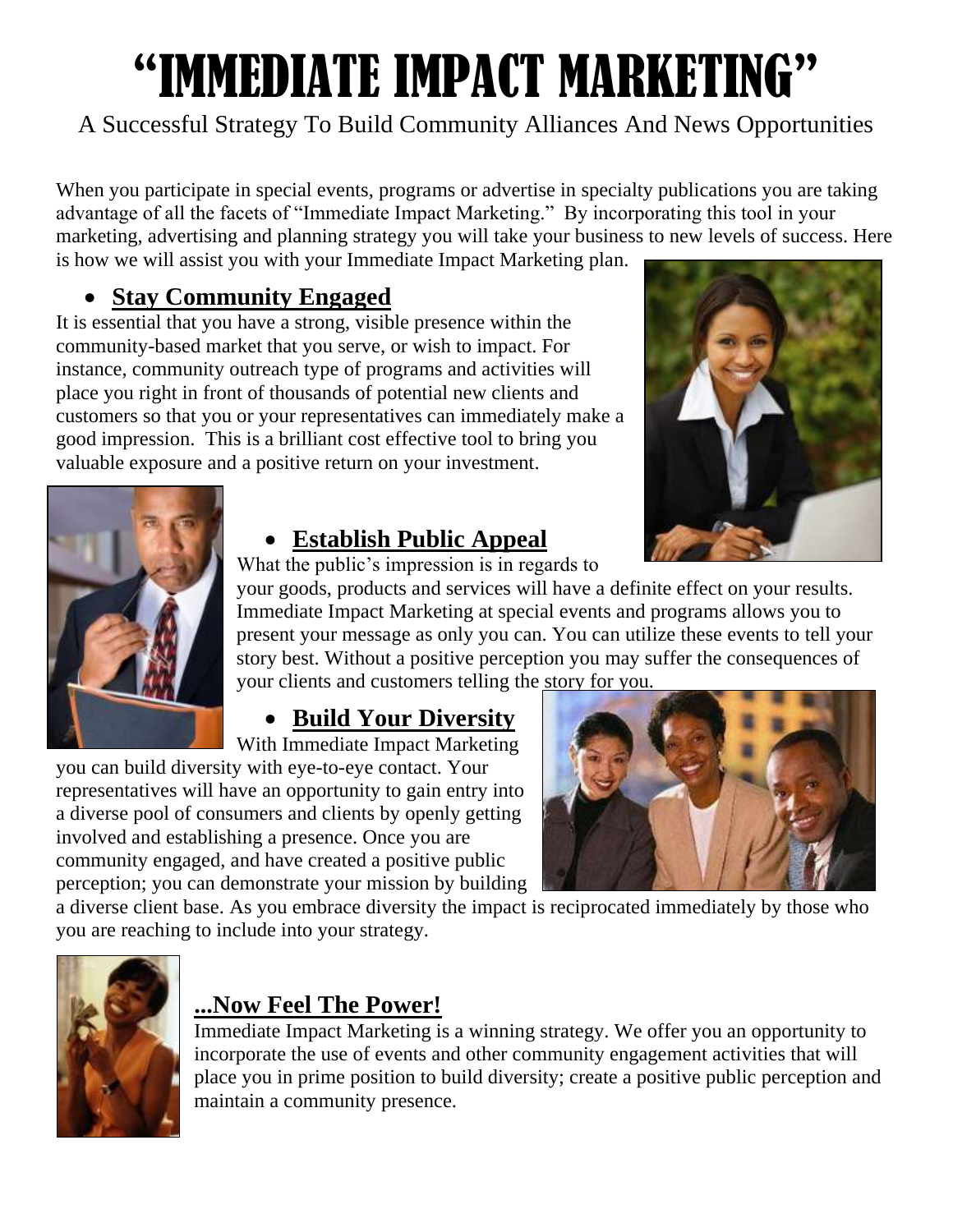# A Look At Some Of The Attractions Of Black Expo **This Is The Expo With More For Everyone!**

The Black Expo has numerous attractions and special events on site all weekend that assures a well attended event; because there is always more of everything for everyone at the Expo. From the educational opportunities; to business and wealth; homeownership; health and fitness; entertainment at all levels; awards presentations; fashion shows and of course the food…the Expo is the perfect place and time to explore new ways to interact and connect. There is no place like Black Expo that is developed to build a brand, share an opportunity, demonstrate a mission, and engage with people.

**"America Back To Work"** is a full fledge career and job expo on site that is helping build bridges towards new opportunities.

**"Days Of Diversity"** is how companies can attend Black Expo and share their resources while building a diverse workforce and business partner.

**Minorities 'N' Real Estate** is a door opening component of Black Expo that helps people become new home owners, find ways to keep a home in the new economy and also helps lenders, and real estate professionals meet customers and other real estate professionals who can begin building new









**"Healthy & Fit"** is just one of the health-related aspects people can enjoy while at the Expo. A special area is set aside for demonstrations and information.

The **"Check-Up"** is a popular attraction for people to get free health screenings and information. Professionals will discuss heart disease, HIV, blood pressure, mental illness, dental care and other important issues in health and medicine.

The **Women's Health Forum** offers information and topics for women such as breast cancer and other medical issues relative to their care.

The **Education Summit** is how we connect lives of parents, students and learning institutions. Our college faire and impact focus make this a critical component of Black Expo.

**Tech-World** shares the explorations of technology with the Black Expo attendees in a major way. We will offer information for home, businesses and families.



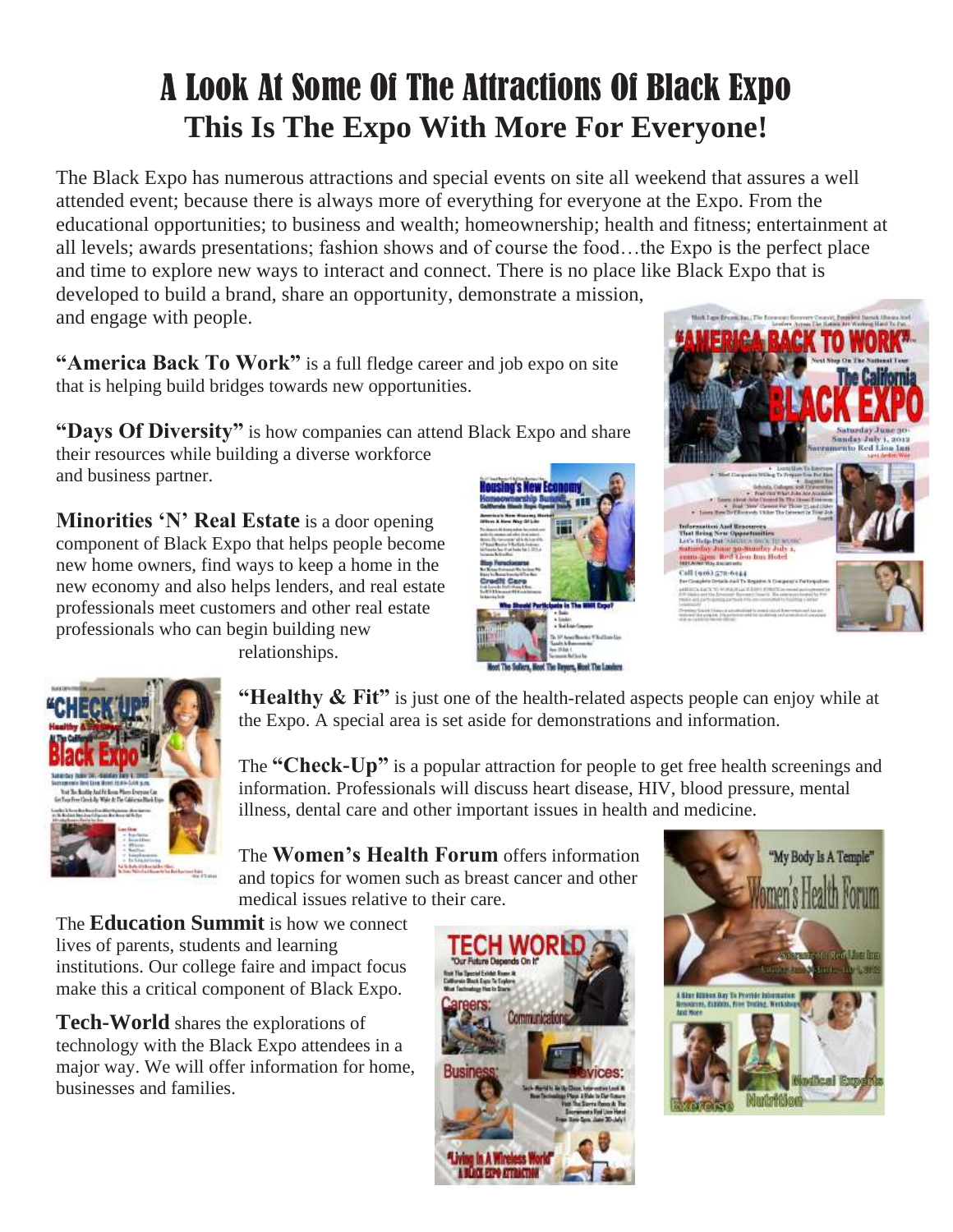# MORE Fun And Opportunities (sample itinerary)

Black Expo will feature entertainment, shows, contests and special guests who make it fun to be at the Expo. These indoor and outdoor attractions give Black Expo attendees the excitement they want to make the weekend as eventful as educational.

**"What Matters Most"** is an informative seminar on relationships, family, and opportunities. This



entertaining seminar will express the many points that bring people together in harmony.

**BOOM! The Sing & Sign** Talent Search Competition will pit the best of the best in a talent search where the those looking for a music career head to Las Vegas for the final performance of a lifetime..

**Funk & Soul Fest** celebration of June as National Black Music Month will feature super stars of soul. Purple Reign the number one tribute band in the nation will perform their acclaimed tribute to Prince as well as other national, regional



and local artists who will make the Soul Fest the place to hear great music.

**"Gospel Showcase"** starring the incredible Kim Stratton from Chicago will be a highlight of the weekend as we celebrate with choirs, singers, vocalists and some of the best gospel performers



all day.

and local designers.

Our **"Sensational Sisters"** will receive the **LOVE Awards** (Ladies Of Victory Everlasting) as a special tribute to greatness in our community. This is truly a special presentation that you don't want to miss.

#### **"50 An Fine" Women and Men Models** will show that age ain't nothing but a number as they model with style, grace and elegance. Clothing will be provided by sponsors, as well as national,

# Things You Need To Know…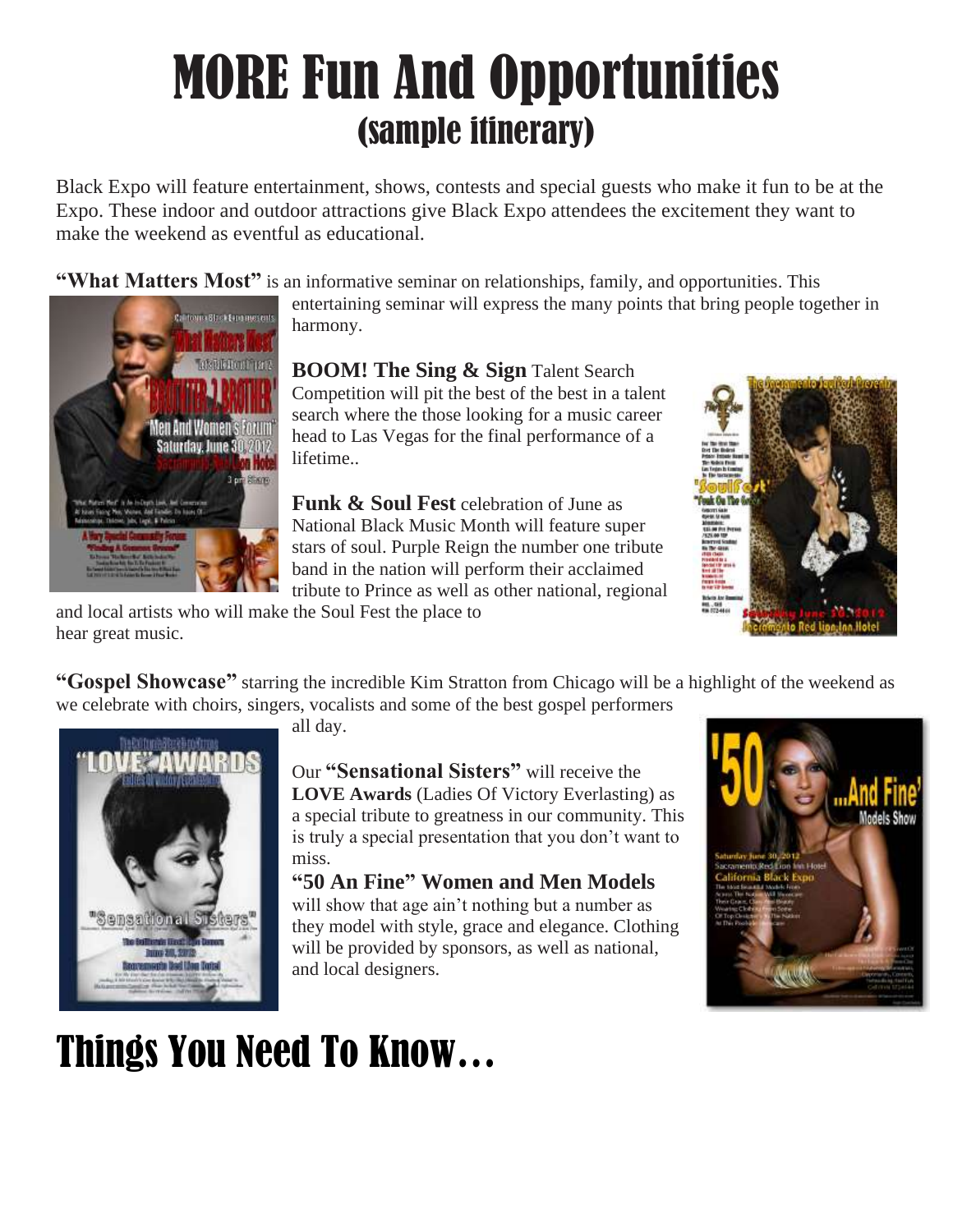

### **African Americans Buying Power**

African-Americans' buying power has increased from \$316.3 billion in 1990 to \$957.3 billion in 2010 and is projected to climb to \$1.2 trillion in 2015.<sup>17</sup>

The percentage change in African-

Americans' buying power between 1990 and 2015 is 294.4%, higher than the 212.5% growth rate for whites.<sup>18</sup>

African-Americans' share of the consumer market was 8.6% in 2010, and will rise to 8.8% in 2015. 19



#### **SOURCES**

**The Weekly Income:** 

<sup>1</sup> Bureau of Labor Statistics, unpublished tabulations from the 2010 Current Population Survey, "Employment Status of the Civilian No institutional Population by Detailed Age, Sex, and Race," Annual Averages 2010 (2011).

# Employment, Careers, Education, Health, Wealth, Politics And Family

These are the issues addressed at the California Black Expo each time. We build new bridges towards new opportunities and at the same time we educate we entertain and offer family fun. Make sure you get involved by calling **916.477-0157.**

# Now, You Can Get Registered To Participate On The Next Few Pages!

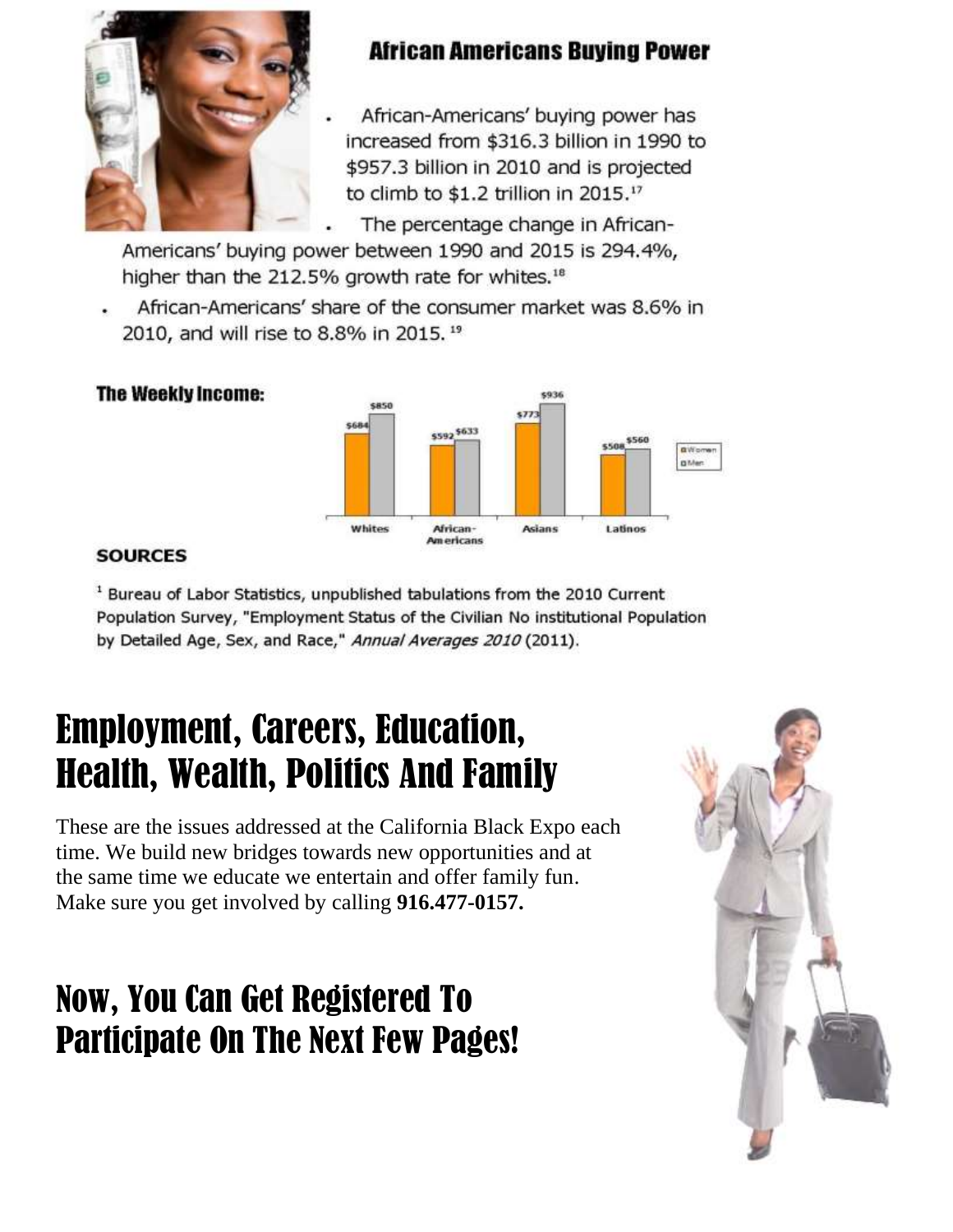# The Frederick Douglass Level-\$3000.00

- Full name gains as the premiere partner in progress in all media, advertisements, print, radio and television promotions. The event will bear your namesake
- Two full page ads in TODAY'S TIMES NEWSPAPER.
- A **10x20** exhibit booth (professional with four tables, chairs, backwall, carpet, signage)
- Two of your company signs will hang from the ceilings throughout the venue.
- A special workshop will be named after your company that you host
- A Virtual Exhibit Booth for the online version.
- All
- posters, flyers and invitations will have your logo as we distribute throughout the communities
- The EXPO bags, t-shirts; hats, and other items will have your logo
- **One of our on site events will be co-sponsored by your company**



# The Harriet Tubman Level-\$2000.00

- Full name gains as the premiere co-Partner in Progress in all media.
- One full page ads in the event newspaper TODAY'S TIMES NEWSPAPER
- A **10x15** exhibit booth (professional with two tables, chairs, backwall, carpet, signage)
- One of your company signs will hang from the ceilings throughout the venue
- You will have the theater for your workshop presentation for one hour.
- Over 40,000 posters, flyers and invitations will have your logo as we distribute throughout the communities
- The EXPO promotional items will have your logo
- A special Expo attraction will be co-sponsored by your company.

# Level-\$1200.00

- Full name gains as our Partner in Progress in all media, advertisements, print, radio and television promotions.
- A full-page ad in TODAY'S TIMES NEWSPAPER
- A  $10x10$  exhibit booth (professional with two tables, chairs, backwall, carpet, signage)
- All posters, flyers and invitations will have your logo as we distribute throughout the communities
- The EXPO promotional items will have your company name and logo



## The Booker T. Washington Level: \$650.00

- A quarter page ad in TODAY'S TIMES NEWSPAPER
- A 10x10 indoor exhibit booth (professional with two tables, chairs, backwall, carpet, sign)



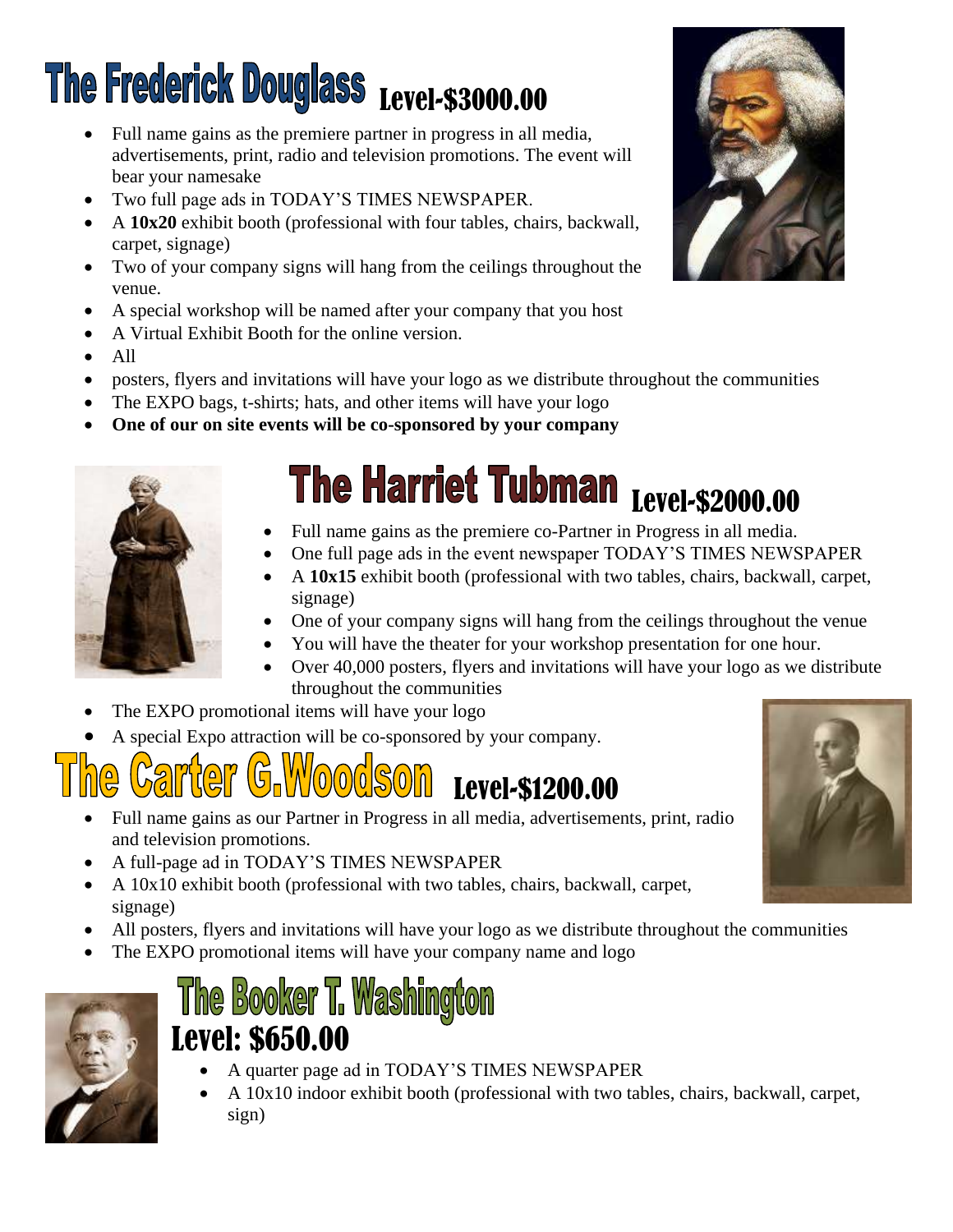

## **EXHIBITOR'S REGISTRATION FORM**

| Selling Products? _______Fashion_______Food _________Books_____Beauty______Gift |  |
|---------------------------------------------------------------------------------|--|
| Type Of Jobs/Careers? _______Professional; ______Food; _____                    |  |
| Education/Training; ______ Marketing ________ Other                             |  |
|                                                                                 |  |
|                                                                                 |  |

#### **Please Note:**

The event will take place rain or shine; there are no refunds; except if the event is totally canceled; date changes are no reasons for refunds. You may note sublease your exhibit booth space to anyone; sharing of booth spaces must be approved by staff. **Food exhibitors** must meet all insurance, and permit requirements. It is important that those selling items posses a Board of Equalization Resale Permit. Your signature on this Registration packet signifies that you accept these terms.